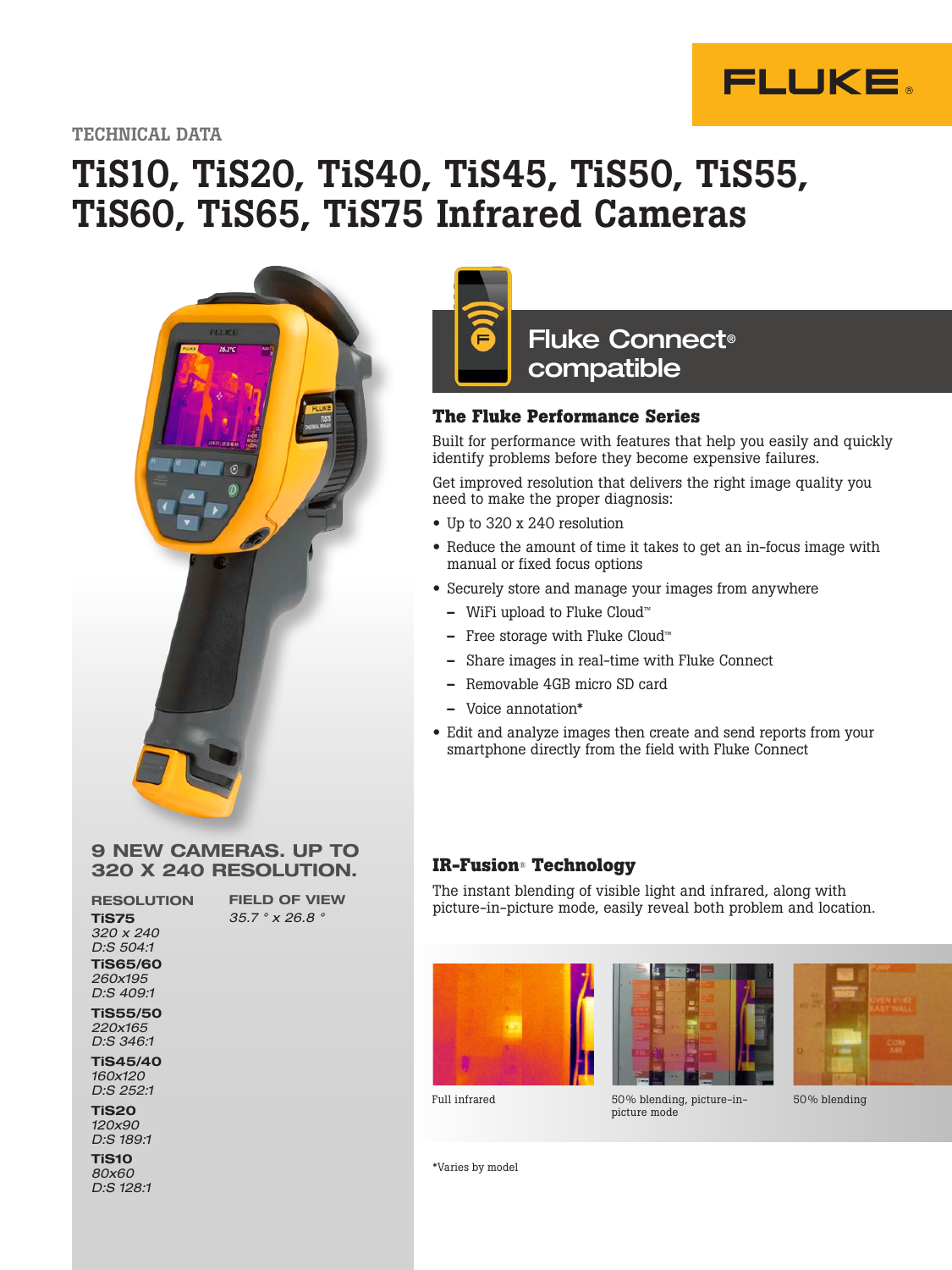

## Detailed specifications

|                                                                | TiS75<br><b>TiS65 TiS60</b>                                                                                                                                                            |                                                                       | <b>TiS55 TiS50</b>                          |                                                                            | TiS45 TiS40                                                      |                                                                                                | <b>TiS20</b>                                                     | <b>TiS10</b>                                         |                                                                  |  |  |
|----------------------------------------------------------------|----------------------------------------------------------------------------------------------------------------------------------------------------------------------------------------|-----------------------------------------------------------------------|---------------------------------------------|----------------------------------------------------------------------------|------------------------------------------------------------------|------------------------------------------------------------------------------------------------|------------------------------------------------------------------|------------------------------------------------------|------------------------------------------------------------------|--|--|
| <b>Key features</b>                                            |                                                                                                                                                                                        |                                                                       |                                             |                                                                            |                                                                  |                                                                                                |                                                                  |                                                      |                                                                  |  |  |
| <b>IFOV</b> (spatial resolution)                               | 2.0 mRad                                                                                                                                                                               |                                                                       | 2.4 mRad                                    | 2.8 mRad                                                                   |                                                                  | 3.9 mRad                                                                                       |                                                                  | 5.2 mRad                                             | 7.8 mRad                                                         |  |  |
| Detector resolution                                            | 320 x 240                                                                                                                                                                              | 260 x 195                                                             |                                             | 220 x 165                                                                  |                                                                  | 160 x120                                                                                       |                                                                  | 120 x 90                                             | 80 x 60                                                          |  |  |
| Field of view                                                  | 35.7° x 26.8°                                                                                                                                                                          |                                                                       |                                             |                                                                            |                                                                  |                                                                                                |                                                                  |                                                      |                                                                  |  |  |
| Distance-to-Spot                                               | 504:1<br>409:1<br>346:1<br>252:1                                                                                                                                                       |                                                                       |                                             |                                                                            |                                                                  |                                                                                                |                                                                  | 189:1                                                | 128:1                                                            |  |  |
| <b>Wireless connectivity</b>                                   |                                                                                                                                                                                        | Yes                                                                   |                                             |                                                                            |                                                                  |                                                                                                |                                                                  |                                                      |                                                                  |  |  |
| Fluke Connect compatible                                       | Yes (where available)                                                                                                                                                                  |                                                                       |                                             |                                                                            |                                                                  |                                                                                                |                                                                  |                                                      |                                                                  |  |  |
| IR-Fusion <sup>®</sup> technology                              |                                                                                                                                                                                        |                                                                       |                                             |                                                                            |                                                                  |                                                                                                |                                                                  |                                                      |                                                                  |  |  |
| AutoBlend™ mode                                                | 3 presets<br>(0%, 50%,<br>5 presets (0%, 25%, 50%, 75%, 100%)<br>100%)                                                                                                                 |                                                                       |                                             |                                                                            |                                                                  |                                                                                                |                                                                  |                                                      |                                                                  |  |  |
| Picture-In-Picture (PIP)                                       | 5 presets (0%, 25%, 50%, 75%, 100%)                                                                                                                                                    |                                                                       |                                             |                                                                            |                                                                  |                                                                                                |                                                                  |                                                      |                                                                  |  |  |
| Focus system                                                   | Fixed focus,<br>Minimum<br>Manual focus, Minimum focus<br>distance, $0.15$ m $(6$ in)<br>focus distance<br>$0.45$ m $(1.5$ ft)                                                         |                                                                       |                                             | Manual focus,<br>Minimum fo-<br>cus distance,<br>$0.15$ m $(6 \text{ in})$ | Fixed focus,<br>Minimum<br>focus distance<br>$0.45$ m $(1.5$ ft) | Manual focus.<br>Minimum fo-<br>cus distance,<br>$0.15$ m $(6 \text{ in})$                     | Fixed focus, Minimum focus distance 0.45 m<br>$(1.5 \text{ ft})$ |                                                      |                                                                  |  |  |
| Ruggedized display                                             | 3.5 inch (landscape) 320 x 240 LCD                                                                                                                                                     |                                                                       |                                             |                                                                            |                                                                  |                                                                                                |                                                                  |                                                      |                                                                  |  |  |
| Rugged, ergonomic design for<br>one-handed use                 | Yes                                                                                                                                                                                    |                                                                       |                                             |                                                                            |                                                                  |                                                                                                |                                                                  |                                                      |                                                                  |  |  |
| Thermal sensitivity (NETD)                                     |                                                                                                                                                                                        |                                                                       | $\leq$ 0.08 °C at 30 °C target temp (80 mK) |                                                                            |                                                                  | $\leq$ 0.09 °C at 30 °C target temp<br>$(90$ mK)                                               |                                                                  | $\leq$ 0.10 °C at<br>30 °C target<br>temp(100)<br>mK | $\leq$ 0.15 °C at<br>30 °C target<br>temp<br>$(150$ mK)          |  |  |
| Temperature measurement range<br>(not calibrated below -10 °C) | $-20$ °C to $+550$ °C ( $-4$ °F to 1022 °F)                                                                                                                                            |                                                                       |                                             |                                                                            | -20 °C to +450 °C<br>$(-4 °F)$ to 842 °F)                        | $-20$ °C to $+350$ °C ( $-4$ °F to 662 °F)                                                     |                                                                  |                                                      | $-20$ °C to<br>+250 °C ( $-4$<br>$\degree$ F to 482 $\degree$ F) |  |  |
| Level and span                                                 | Smooth auto and manual scaling                                                                                                                                                         |                                                                       |                                             |                                                                            |                                                                  |                                                                                                |                                                                  |                                                      |                                                                  |  |  |
| Fast auto toggle between manual and<br>automodes               | Yes                                                                                                                                                                                    |                                                                       |                                             |                                                                            |                                                                  |                                                                                                |                                                                  |                                                      |                                                                  |  |  |
| Fast auto-rescale in manual mode                               | Yes                                                                                                                                                                                    |                                                                       |                                             |                                                                            |                                                                  |                                                                                                |                                                                  |                                                      |                                                                  |  |  |
| Minimum span (in manual mode)                                  | 2.5 °C                                                                                                                                                                                 |                                                                       |                                             |                                                                            |                                                                  |                                                                                                |                                                                  |                                                      |                                                                  |  |  |
| Minimum span (in auto mode)                                    |                                                                                                                                                                                        |                                                                       |                                             |                                                                            | $5^{\circ}C$                                                     |                                                                                                |                                                                  |                                                      |                                                                  |  |  |
| Built-in digital camera (visible light)                        |                                                                                                                                                                                        |                                                                       |                                             |                                                                            | 5MP                                                              |                                                                                                |                                                                  |                                                      |                                                                  |  |  |
| Frame rate                                                     |                                                                                                                                                                                        | 9 Hz or 30 Hz                                                         | 9 Hz                                        | 9 Hz or 30 Hz                                                              | 9 Hz                                                             | 9 Hz or 30 Hz                                                                                  |                                                                  | 9 Hz                                                 |                                                                  |  |  |
| Laser pointer                                                  | Yes<br>$\qquad \qquad -$                                                                                                                                                               |                                                                       |                                             |                                                                            |                                                                  |                                                                                                |                                                                  |                                                      |                                                                  |  |  |
| Data storage and image capture                                 |                                                                                                                                                                                        |                                                                       |                                             |                                                                            |                                                                  |                                                                                                |                                                                  |                                                      |                                                                  |  |  |
| Extensive SD memory system                                     | Internal 4GB memory<br>Internal 4GB memory and 4GB micro SD card<br>(optional 4GB micro SD card sold separately)                                                                       |                                                                       |                                             |                                                                            |                                                                  |                                                                                                |                                                                  |                                                      |                                                                  |  |  |
| Image capture, review, save<br>mechanism                       | One-handed image capture, review, and save capability                                                                                                                                  |                                                                       |                                             |                                                                            |                                                                  |                                                                                                |                                                                  |                                                      |                                                                  |  |  |
| Image file formats                                             | Non-radiometric (.bmp) or (.jpeg) or fully-radiometric (.is2);<br>No analysis software required for non-radiometric (.bmp, .jpg) files                                                 |                                                                       |                                             |                                                                            |                                                                  |                                                                                                |                                                                  |                                                      |                                                                  |  |  |
| Instant Upload                                                 | Upload captured images to Fluke Connect server with the use of a Wifi connection                                                                                                       |                                                                       |                                             |                                                                            |                                                                  |                                                                                                |                                                                  |                                                      |                                                                  |  |  |
| Memory review                                                  | Thumbnail review                                                                                                                                                                       |                                                                       |                                             |                                                                            |                                                                  |                                                                                                |                                                                  |                                                      |                                                                  |  |  |
| Software                                                       |                                                                                                                                                                                        |                                                                       |                                             |                                                                            |                                                                  | SmartView® software -full analysis and reporting software and Fluke Connect® (where available) |                                                                  |                                                      |                                                                  |  |  |
| Export file formats with SmartView®<br>software                | BMP, DIB, GIF, JPE, JFIF, JPEG, JPG, PNG, TIF, and TIFF                                                                                                                                |                                                                       |                                             |                                                                            |                                                                  |                                                                                                |                                                                  |                                                      |                                                                  |  |  |
| Voice annotation                                               | Yes, Bluetooth Headset (sold separately)                                                                                                                                               |                                                                       |                                             |                                                                            |                                                                  |                                                                                                |                                                                  |                                                      |                                                                  |  |  |
| IR-PhotoNotes™                                                 | Yes (3 images)                                                                                                                                                                         |                                                                       | Yes (1 image)                               |                                                                            |                                                                  | $\overline{\phantom{0}}$                                                                       |                                                                  |                                                      |                                                                  |  |  |
| Standard video recording                                       |                                                                                                                                                                                        | Yes                                                                   |                                             |                                                                            |                                                                  | $\overline{\phantom{0}}$                                                                       |                                                                  |                                                      |                                                                  |  |  |
| Radiometric video recording                                    | Yes                                                                                                                                                                                    |                                                                       |                                             |                                                                            |                                                                  |                                                                                                |                                                                  |                                                      |                                                                  |  |  |
| Video file formats                                             |                                                                                                                                                                                        | Non-radiometric (MPEG - encoded .AVI) and<br>fully radiometric (.IS3) |                                             |                                                                            |                                                                  |                                                                                                |                                                                  |                                                      |                                                                  |  |  |
| <b>Battery</b>                                                 |                                                                                                                                                                                        |                                                                       |                                             |                                                                            |                                                                  |                                                                                                |                                                                  |                                                      |                                                                  |  |  |
| Batteries (field-replaceable,<br>rechargeable)                 | Two lithium ion smart battery packs with five-<br>One lithium ion smart battery packs with five-segment<br>segmentLED display to show charge level<br>LED display to show charge level |                                                                       |                                             |                                                                            |                                                                  |                                                                                                |                                                                  |                                                      |                                                                  |  |  |
| Battery life                                                   | Four+ hours                                                                                                                                                                            |                                                                       |                                             |                                                                            |                                                                  |                                                                                                |                                                                  |                                                      |                                                                  |  |  |
| Battery charge time                                            |                                                                                                                                                                                        |                                                                       |                                             |                                                                            | 2.5 hours to full charge                                         |                                                                                                |                                                                  |                                                      |                                                                  |  |  |
| Battery charging system                                        | Two-bay battery charger or<br>In-imager charging (optional external charger sold separately)<br>in-imager charging                                                                     |                                                                       |                                             |                                                                            |                                                                  |                                                                                                |                                                                  |                                                      |                                                                  |  |  |
| AC operation                                                   | AC operation with included power supply (100 V AC to 240 V AC, 50/60 Hz)                                                                                                               |                                                                       |                                             |                                                                            |                                                                  |                                                                                                |                                                                  |                                                      |                                                                  |  |  |
| Temperature measurement                                        |                                                                                                                                                                                        |                                                                       |                                             |                                                                            |                                                                  |                                                                                                |                                                                  |                                                      |                                                                  |  |  |
| Accuracy                                                       | $\pm$ 2 °C or 2% (at 25 °C nominal, whichever is greater)                                                                                                                              |                                                                       |                                             |                                                                            |                                                                  |                                                                                                |                                                                  |                                                      |                                                                  |  |  |
| On-screen emissivity correction                                | Yes (both value and table)                                                                                                                                                             |                                                                       |                                             |                                                                            |                                                                  |                                                                                                |                                                                  |                                                      |                                                                  |  |  |
| On-screen reflected background<br>temperature compensation     |                                                                                                                                                                                        | Yes                                                                   |                                             |                                                                            |                                                                  |                                                                                                |                                                                  |                                                      |                                                                  |  |  |
| On-screen transmission correction                              |                                                                                                                                                                                        | Yes                                                                   | $\qquad \qquad -$                           | Yes                                                                        | $\overline{\phantom{0}}$                                         | Yes                                                                                            |                                                                  | $\overline{\phantom{a}}$                             |                                                                  |  |  |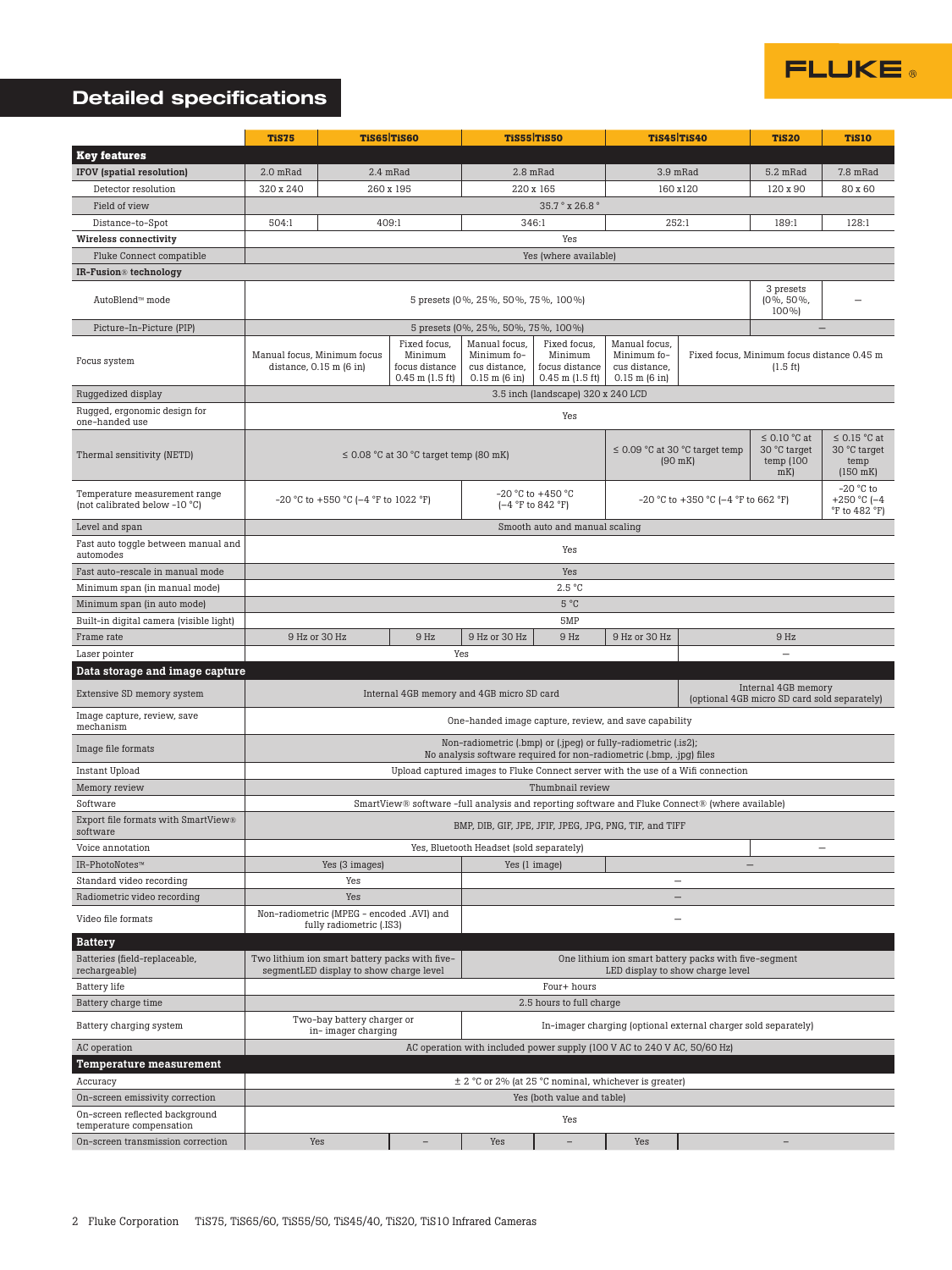

### Detailed specifications

|                                         | <b>TiS75</b>                                                                                                                                                                                 | TiS65 TiS60                                                                                                                                                   | <b>TiS55 TiS50</b> | TiS45 TiS40                                                                                                    | <b>TiS20</b>                                                                      | <b>TiS10</b>                          |  |  |  |  |
|-----------------------------------------|----------------------------------------------------------------------------------------------------------------------------------------------------------------------------------------------|---------------------------------------------------------------------------------------------------------------------------------------------------------------|--------------------|----------------------------------------------------------------------------------------------------------------|-----------------------------------------------------------------------------------|---------------------------------------|--|--|--|--|
| <b>Color palettes</b>                   |                                                                                                                                                                                              |                                                                                                                                                               |                    |                                                                                                                |                                                                                   |                                       |  |  |  |  |
| Standard palettes                       |                                                                                                                                                                                              | 8: Ironbow, Blue-Red, High-Contrast, Amber, Amber Inverted,<br>Hot Metal, Grayscale, Grayscale Inverted                                                       |                    | 7: Ironbow, Blue-Red, High-<br>Contrast, Amber, Amber<br>Inverted, Hot Metal, Grayscale,<br>Grayscale Inverted | 6: Ironbow.<br>Blue-Red.<br>High-Con-<br>trast, Amber,<br>Hot Metal,<br>Grayscale | 3: Ironbow.<br>Blue-Red,<br>Grayscale |  |  |  |  |
| Ultra Contrast™ palettes                |                                                                                                                                                                                              | 8: Ironbow Ultra, Blue-Red Ultra, High-Contrast<br>Ultra, Amber Ultra, Amber Inverted Ultra,<br>Hot Metal Ultra, Grayscale Ultra, Grayscale<br>Inverted Ultra |                    |                                                                                                                |                                                                                   |                                       |  |  |  |  |
| <b>General specifications</b>           |                                                                                                                                                                                              |                                                                                                                                                               |                    |                                                                                                                |                                                                                   |                                       |  |  |  |  |
| Color alarms (temperature alarms        |                                                                                                                                                                                              | High temperature, low temperature, Isotherms                                                                                                                  |                    | High temperature, low tem-<br>perature                                                                         |                                                                                   |                                       |  |  |  |  |
| Infrared spectral band                  | 7.5 µm to 14 µm                                                                                                                                                                              |                                                                                                                                                               |                    |                                                                                                                |                                                                                   |                                       |  |  |  |  |
| Operating temperature                   | $-10$ °C to $+50$ °C (14 °F to 122 °F)                                                                                                                                                       |                                                                                                                                                               |                    |                                                                                                                |                                                                                   |                                       |  |  |  |  |
| Storage temperature                     | -20 °C to +50 °C (-4 °F to 122 °F)                                                                                                                                                           |                                                                                                                                                               |                    |                                                                                                                |                                                                                   |                                       |  |  |  |  |
| Relative humidity                       | 10% to 95%, non-condensing                                                                                                                                                                   |                                                                                                                                                               |                    |                                                                                                                |                                                                                   |                                       |  |  |  |  |
| Center-point temperature<br>measurement | Yes                                                                                                                                                                                          |                                                                                                                                                               |                    |                                                                                                                |                                                                                   |                                       |  |  |  |  |
| Spot temperature                        | Yes                                                                                                                                                                                          |                                                                                                                                                               |                    |                                                                                                                |                                                                                   |                                       |  |  |  |  |
| User-definable spot markers             |                                                                                                                                                                                              | 3                                                                                                                                                             | $\overline{a}$     | 1                                                                                                              |                                                                                   |                                       |  |  |  |  |
| Center box                              | Expandable-contractible measurement box<br>with MIN-MAX-AVG temp                                                                                                                             |                                                                                                                                                               |                    |                                                                                                                |                                                                                   |                                       |  |  |  |  |
| Safety standards                        | EN 61010-1: CAT none, pollution degree 2, EN 60825-1: Class 2, EN 60529, EN 62133 (lithium battery)                                                                                          |                                                                                                                                                               |                    |                                                                                                                |                                                                                   |                                       |  |  |  |  |
| Electromagnetic compatibility           | EN 61326-1:2006, EN 55011: Class A, EN 61000-4-2, EN 61000-4-3                                                                                                                               |                                                                                                                                                               |                    |                                                                                                                |                                                                                   |                                       |  |  |  |  |
| C Tick                                  | IEC/EN 61326-1                                                                                                                                                                               |                                                                                                                                                               |                    |                                                                                                                |                                                                                   |                                       |  |  |  |  |
| US FCC                                  | EN61326-1; FCC Part 5, EN 55011: Class A, EN 61000-4-2                                                                                                                                       |                                                                                                                                                               |                    |                                                                                                                |                                                                                   |                                       |  |  |  |  |
| Vibration and Shock                     | 2G, IEC 68-2-6 and 25G, IEC 68-2-29                                                                                                                                                          |                                                                                                                                                               |                    |                                                                                                                |                                                                                   |                                       |  |  |  |  |
| Drop                                    | Engineered to withstand 2 meter (6.5 feet) drop                                                                                                                                              |                                                                                                                                                               |                    |                                                                                                                |                                                                                   |                                       |  |  |  |  |
| Size (H x W x L)                        | 26.7 cm x 10.1 cm x 14.5 cm (10.5 in x 4.0 in x 5.7 in)                                                                                                                                      |                                                                                                                                                               |                    |                                                                                                                |                                                                                   |                                       |  |  |  |  |
| Weight (battery included)               | Fixed Focus .72 kg (1.6 lb), Manual focus .77 kg (1.7 lb)                                                                                                                                    |                                                                                                                                                               |                    |                                                                                                                |                                                                                   |                                       |  |  |  |  |
| Enclosure rating                        | IP54 (protected against dust, limited ingress; protection against water spray from all directions)                                                                                           |                                                                                                                                                               |                    |                                                                                                                |                                                                                   |                                       |  |  |  |  |
| Warranty                                | Two-years (standard), extended warranties are available                                                                                                                                      |                                                                                                                                                               |                    |                                                                                                                |                                                                                   |                                       |  |  |  |  |
| Recommended calibration cycle           | Two-years (assumes normal operation and normal aging)                                                                                                                                        |                                                                                                                                                               |                    |                                                                                                                |                                                                                   |                                       |  |  |  |  |
| Supported languages                     | Czech, Dutch, English, Finnish, French, German, Hungarian, Italian, Japanese, Korean, Polish, Portuguese, Russian, Simplified Chinese,<br>Spanish, Swedish, Traditional Chinese, and Turkish |                                                                                                                                                               |                    |                                                                                                                |                                                                                   |                                       |  |  |  |  |